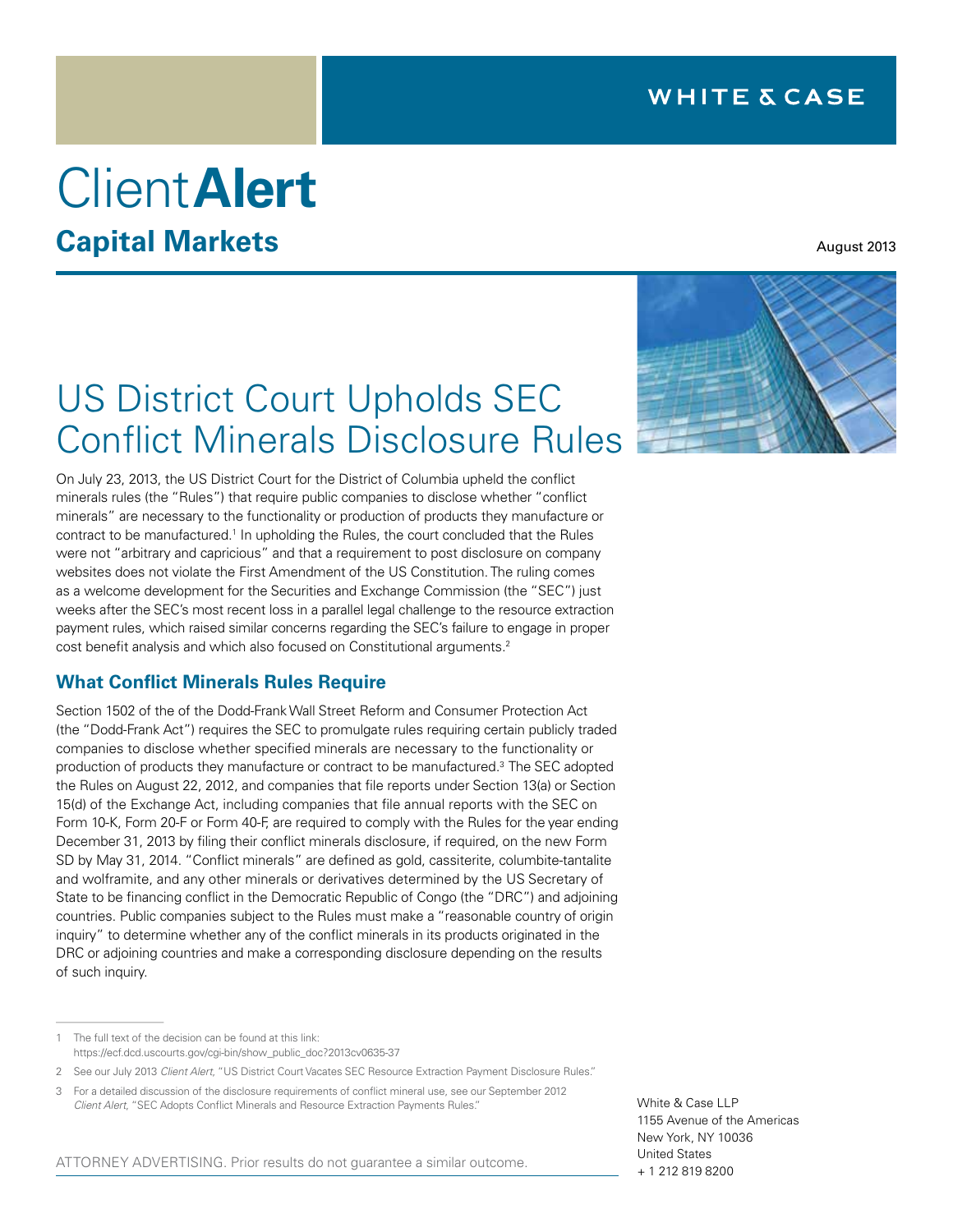### **Conflict Minerals Rules Legal Challenge and the Court's Decision**

The National Association of Manufacturers, the US Chamber of Commerce and the Business Roundtable (the "Plaintiffs") brought suit against the SEC challenging certain aspects of the Rules as "arbitrary and capricious" under the Administrative Procedure Act and as violating the First Amendment by compelling disclosure on company websites. In rejecting the "arbitrary and capricious" challenge, the court concluded that the Securities Exchange Act of 1934, as amended, requires the SEC to consider the impact that a rule may have on economic-related factors such as efficiency and competition but does not impose an obligation that the SEC "conduct some sort of broader, wide-ranging benefit analysis" particularly where the resulting benefits of the Rules relate to humanitarian and not economic objectives. The court rejected an argument that the Rules would impose an undue burden on companies to track even minimal amounts of conflict minerals in their products and would have disproportionate reputational consequences. Instead, the court agreed with the SEC's argument that the SEC was bound by a mandate from Congress to adopt the Rules without even *de minimis* exceptions. In concluding that the SEC acted within its authority in implementing the Rules, the court focused on the fact that while previous successful rule challenges (such as proxy access rules) "involved rules or regulations that were proposed and adopted by the SEC of its own accord...[in promulgating the Rules, the SEC acted] pursuant to an express, statutory directive *from Congress*, which was driven by *Congress's determination* that the due diligence and disclosure requirements it enacted would help to promote peace and security in the DRC." [emphasis in the original].

Finally, the court rejected the Plaintiffs' claim that the Rules violate the First Amendment and amount to "burdensome and stigmatizing speech" by mandating that companies state on their websites that their products are not conflict-free. In so finding, the court reasoned that the Rules do not require website disclosure of any information beyond what is already available in their public filings and permit companies to satisfy the requirement by making their conflict minerals disclosure available on the same webpage that contains other required SEC filings. The court also acknowledged that the Rules permit companies to provide any explanatory information they deem necessary to supplement or further explain their website disclosures.

### **Next Steps in the Litigation**

The final outcome of this challenge remains uncertain as the Plaintiffs have not yet announced whether they plan to appeal. Even if an appeal is brought and is successful, it would be difficult for it to be decided prior to the initial filing deadline.

### **What You Should Be Doing Now**

Following the court's decision, the Rules continue to apply without change. Absent a stay issued upon appeal, as discussed above, the district court's decision makes it more likely that companies subject to the Rules will have to comply with the Rules for the year ending December 31, 2013 by filing their conflict minerals disclosure, if required, on new Form SD by May 31, 2014. Therefore, such companies must continue to compile the required information and engage in the related inquiries while remaining cognizant of potential developments in this case pending its final disposition. Furthermore, audit committees and boards should be updated on the status of compliance efforts under the Rules.